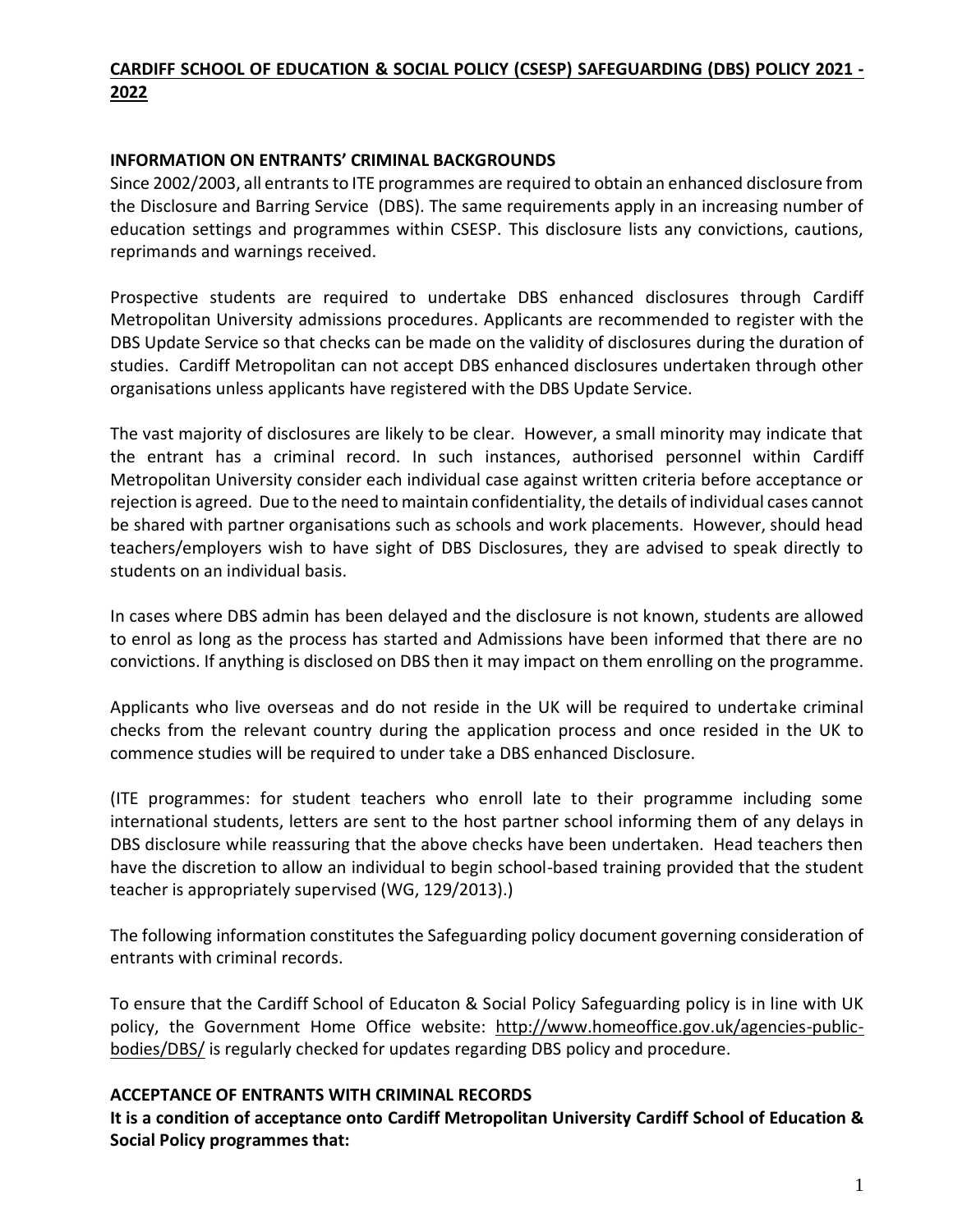- applicants are not named on the Disclosure and Barring Service barred list
- applicants are not named on the Protection of Children Act and the Protection of Vulnerable Adults Lists (Department of Health)
- Enhanced disclosures (DBS) do not indicate any conviction, caution, reprimand or warning of an offence against children or vulnerable adults.

However, in a small minority of cases, enhanced disclosures reveal that applicants have received a caution, warning, reprimand or conviction outside of the areas identified above. In such cases, it is the responsibility of designated staff via the CSESP High-Risk Placement Approval Group within Cardiff Metropolitan University to make judgements regarding each applicant's suitability for acceptance onto a Cardiff School of Educaton & Social Policy programme.

## **Serious Offences**

- Applicants are rejected outright if they have received a conviction relating to a sexual offence or serious violent crime
- Applicants are rejected outright\*\* if they have received a conviction relating to possession of class A drugs or supply / intent to supply drugs of any classification.
- Normally applicants are rejected outright<sup>\*\*</sup> if they have received a caution, warning or reprimand relating to any of the above.
	- \*\*In programmes, where students are not expected to work with children or vulnerable adults, a judgement will be made on each individual case.

# **Other Offences**

- When making judgements about the suitability of applicants with other offences the following points are taken into consideration:
	- the age at which the offence was committed;
	- the length of time since the offence was committed;
	- the frequency of the offence(s);
	- the context of the offence;
	- additional documentation/information from other parties.

## **Although each case is considered individually, indicators for acceptance include:**

- minor offences committed at a young age (e.g. teenage years);
- time lapse prior to the commencement of the programme since an offence was committed (a minimum of three years);
- a caution, reprimand or warning received rather than a conviction.

## **Indicators for rejection include:**

- a recent offence (e.g. committed within the three years prior to the commencement of the programme);
- a series of offences committed (in excess of two);
- the seriousness of the offence(s);
- based on the weight of the evidence available, the likelihood of re-offending;
- a potential risk to children and vulnerable adults.

Judgements are made on each individual case by the CSESP High-Risk Placement Approval Group (HRPAG). The panel will consist of at least three people including the Programme Director (or nominee), a member of CSESP Health & Safety Committee, at least one member of SMPT and the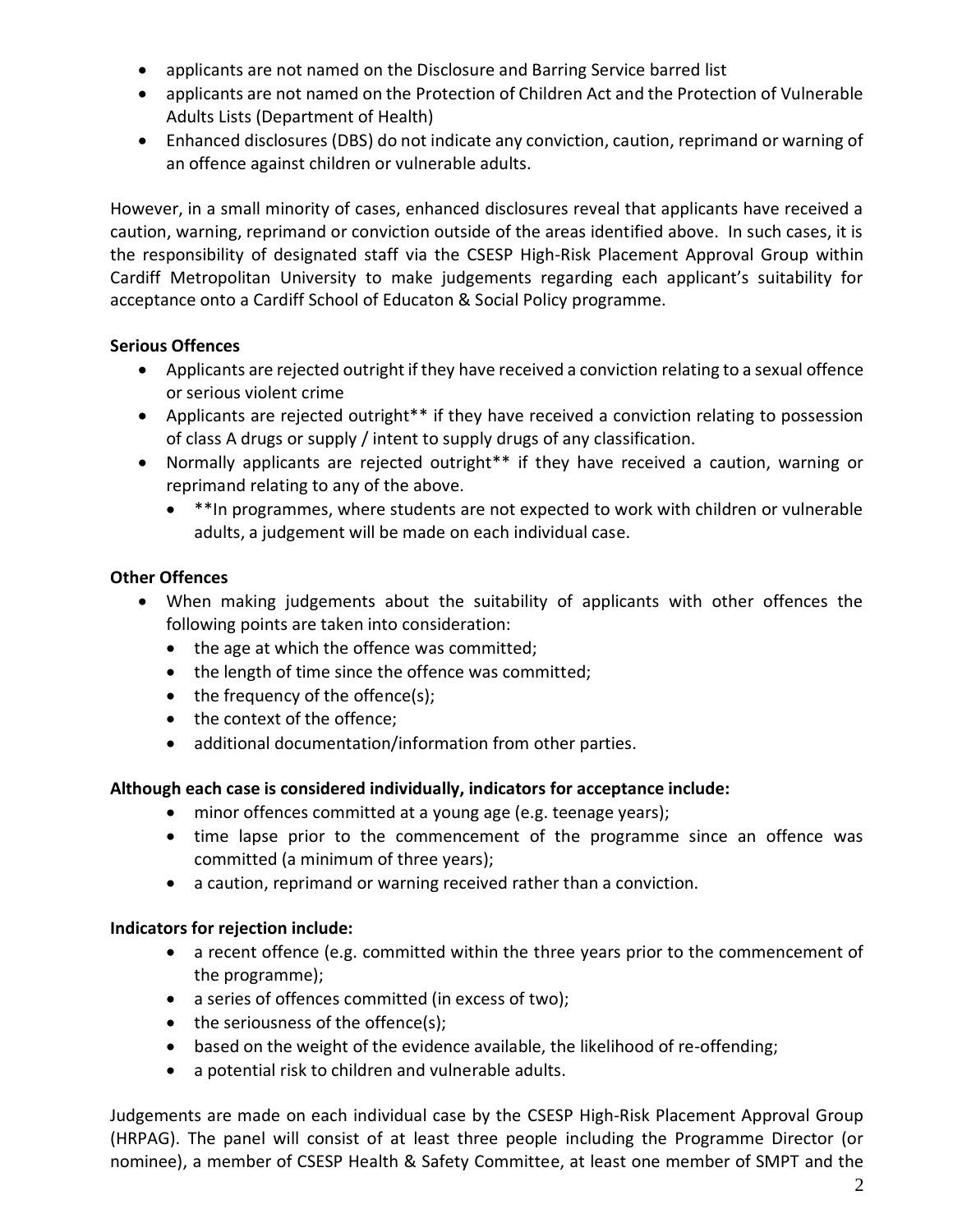Placement Administration Manager. In such cases, confidentiality is maintained as the names of applicants are not divulged.

Documentation may be made available from a higher authority indicating an applicant's suitability for teaching (e.g. letter from the Secretary of State). Information/documentation might also be made available from other sources (e.g. solicitor, police authority, probation officer). All available information is taken into account by the HRPAG when making judgements. The HRPAG will use the following guidance in coming to a decision.

It is made clear to students with criminal records that acceptance onto a Cardiff Metropolitan University programme does not indicate suitability for a teaching post or employment appropriate to their qualification. **Students are also made aware that:**

- partner schools and/or employers may well apply additional criteria regarding any criminal conviction when considering school experience/work placements and may not agree with the judgement made by the HRPAG which may prevent them from securing a placement and successfully completing their programme;
- students who have a criminal conviction on their enhanced disclosure may be required to attend an additional interview with the Programme Director (or nominee);
- any student who is charged with a criminal offence whilst on a Cardiff School of Educaton & Social Policy programme is required to inform the Programme Director (or nominee). Subsequent conviction or caution for the offence may prevent them from successfully completing their programme;
- although applicants with a criminal conviction may be given a place on an ITE programme, on completion of their programme they will subsequently need to register with the Education Workforce Council for Wales (EWC). The Council will make its own decision regarding suitability for registration and may not agree with the judgement made by the HRPAG which may mean they will be unable to register;
- Local authorities, schools and employers apply their own criteria when selecting staff and may not concur with the judgement made by the HRPAG which may result in them being unable to secure a teaching post.

For CSESP courses that require a DBS disclosure, applicants are asked through UCAS if they agree to a criminal records check, once offered and reply firm applicants are then sent information in relation to undertaking the DBS programme.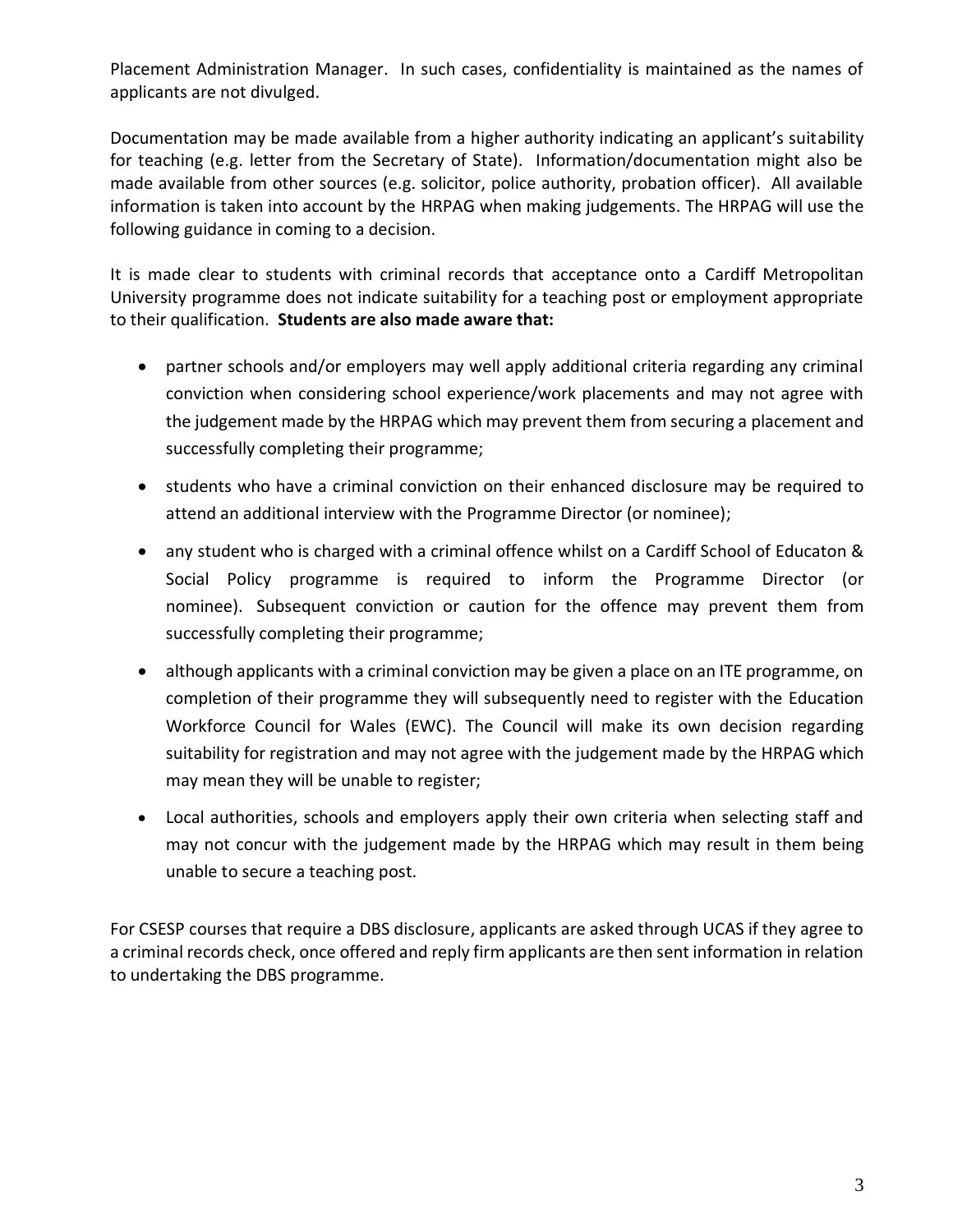## **IF CHARGED WITH A CRIMINAL OFFENCE WHILST ON A DESIGNATED CARDIFF SCHOOL OF EDUCATION & SOCIAL POLICY PROFESSIONAL PROGRAMME**

If a student is charged with any criminal offence whilst on a Cardiff School of Educaton & Social Policy professional programme **they are required to inform the Programme Director (or nominee)**. This will not necessarily mean that any action would follow or that they would be asked to leave the programme.

**However failure to undertake this action as soon as they are able will result in them failing to meet the professional standards required to pass the programme**. This in turn would mean that they will be required to leave the programme and a recommendation would be made to the examining board that they fail the programme.

#### **APPEALS PROCEDURE**

Where a decision by the HRPAG has gone against a student, they have a right to appeal. In such cases the student should follow the Cardiff Met Complaints Procedure.

#### **CRIMINAL RECORDS CHECKS FOR APPLICANTS WHO ORIGINATE FROM OUTSIDE OF THE UK**

The university places the onus on applicants who have been resident in the UK for a limited period of time, to provide details of their criminal records history from their home country as well as undertaking a criminal records check for their time spent in the UK. The Admissions Team will ask students to undertake a DBS as soon as they arrive in the country.

The applicant should endeavour to obtain the following (at the applicant's cost):

- A `certificate of good conduct' (police records check) from the relevant authorities confirming that the applicant has no criminal record from their home country.
- Obtain verification of the 'certificate of good' conduct by the relevant Consulate for that country within the UK (at the applicant's cost).

All documents obtained from abroad must be translated (at the applicant's cost) from the relevant language into English.

Applicants should contact the relevant foreign embassy for further information regarding the verification of documents.

All CSESP Programmes that require a DBS, may still require a UK DBS in addition to the above.

#### **DBS and THE EDUCATION WORKFORCE COUNCIL FOR WALES (EWC)**

The Education Workforce Council for Wales (EWC) is the statutory, self-regulating professional body for teachers in Wales. It seeks to raise the status of teaching by maintaining and promoting the highest standards of professional practice and conduct in the interests of teachers, pupils and the general public.

Under section 134 of the Education Act 2002 and Regulation 7 of the Education (Specified Work and Registration) (Wales) Regulations 2004, every qualified teacher who carries out the 'specified work' of a teacher in a maintained school must be registered with the Education Workforce Council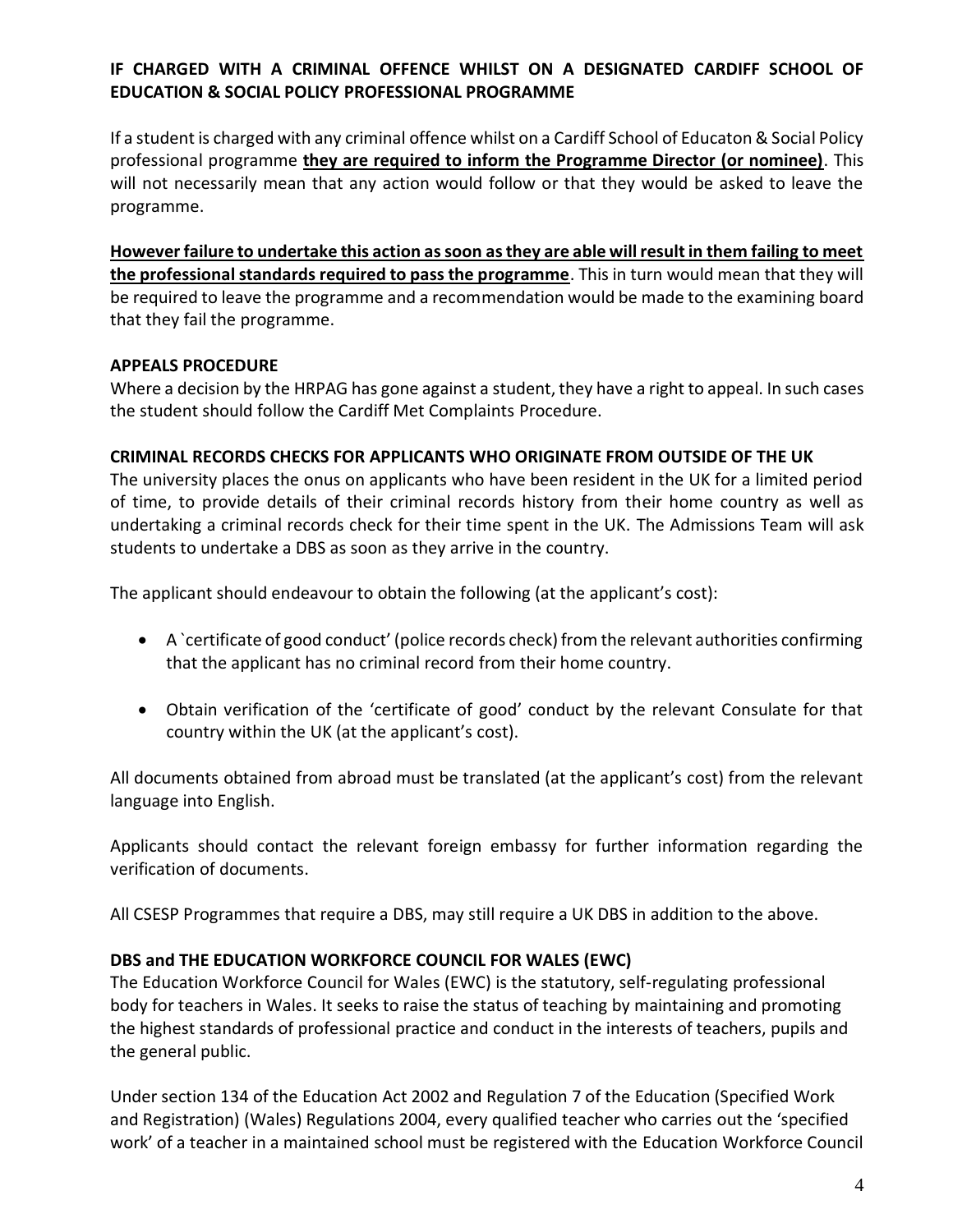for Wales (EWC). Other persons with Qualified Teacher Status, such as those working in independent schools, further or higher education, as home tutors or those not currently teaching are also encouraged to register.

Since 31st May 2006, in accordance with the Education Act 2002 and the Education 2002 (Commencement No. 10 and Transitional Provisions) (Wales) Order 2006, a person shall not be eligible for registration with EWC unless it is satisfied as to his or her suitability to be a registered teacher.

In determining suitability, EWC will make a Disclosure and Barring Service (DBS) Enhanced Disclosure check. In addition, for persons who have spent time overseas (was born, has lived outside the UK to adulthood or has spent more than three months outside the UK in the last 5 years) the person will be required to sign a declaration to confirm the details of any criminal offences abroad or that he / she has no criminal record.

Any criminal offences or other information displayed on an Enhanced Disclosure will be formally considered by EWC in determining a person's suitability to be a registered teacher. This will include offences committed prior or during initial teacher education.

Details of EWC procedures for considering such matters and further guidance is available from:

The Education Workforce Council for Wales (EWC) Address: Education Workforce Council, 9th Floor, Eastgate House, 35-43 Newport Road, Cardiff, CF24 0AB Tel: 029 20460099 Fax: 029 20475850 e-mail: [information@ewc.wales](mailto:information@ewc.wales) Website: http://www.ewc.wales/site/index.php/en/ Note: The DBS Enhanced Disclosure check as part of EWC registration will be additional to any disclosures checks required by employers or supply agencies when seeking teaching posts.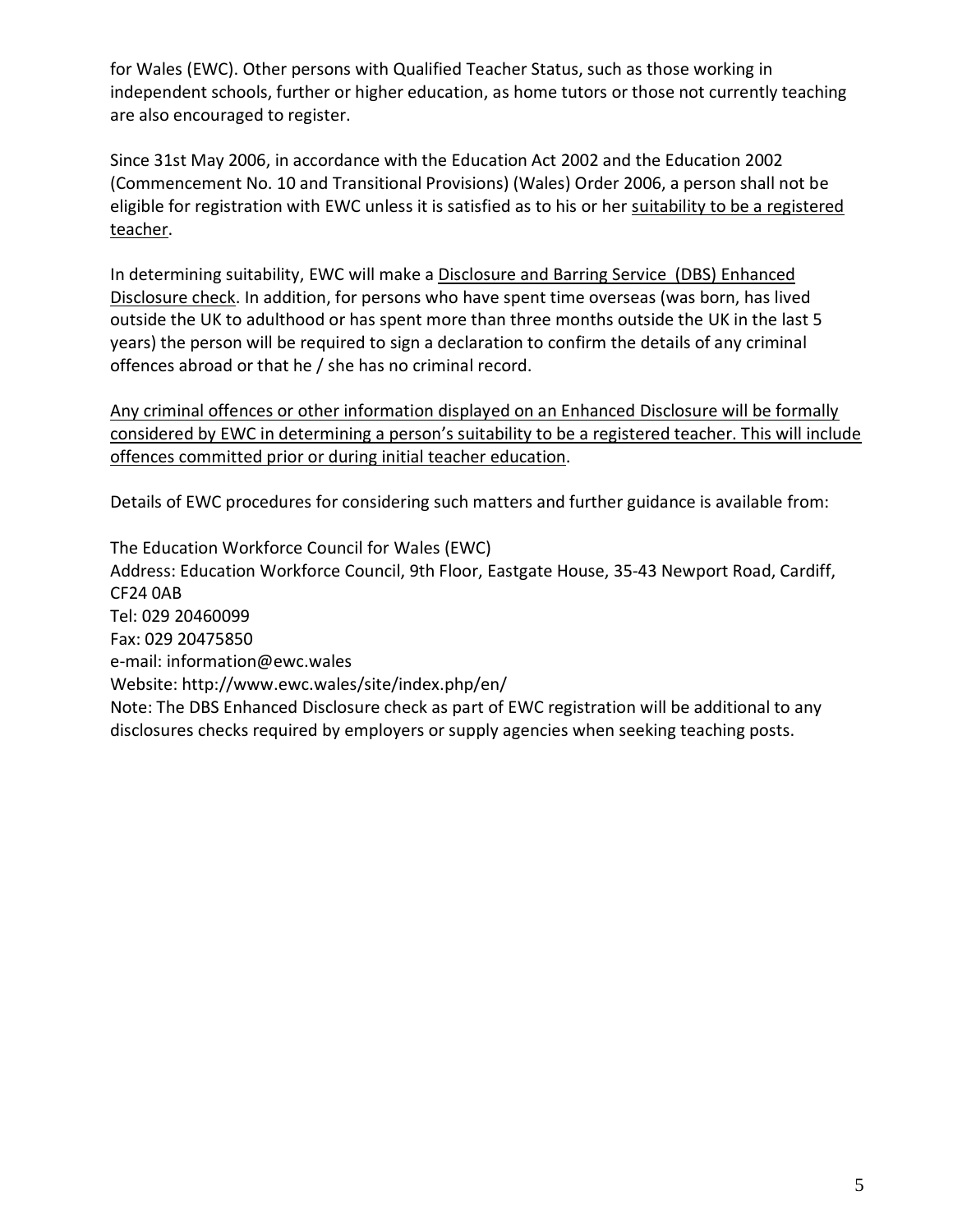## **Guidance Notes 1: Suitability to be accepted onto a Cardiff School of Educaton & Social Policy programme that requires a DBS Enhanced Disclosure: Key considerations for HRPAG.**

The Panel should carefully examine the particular matters before them. Although the HRPAG's discretion is not fettered by the 'key considerations' below, it may find it helpful to have regard to these considerations in coming to a fair and balanced decision when deciding on the applicant's suitability. The HRPAG is reminded that it is **the responsibility of the applicant to demonstrate his or her suitability.**

#### KEY CONSIDERATIONS FOR HRPAG MEMBERS

# **1. Has the applicant taken steps to demonstrate their suitability**?

Has the applicant:

- explained the offending and any surrounding circumstances;
- expressed regret or apology shown insight;
- submitted mitigation;
- made attempts to take corrective steps since the offending;
- commented on a change in circumstances since the offending;
- disclosed via Cardiff Metropolitan University's/Cardiff School of Education & Social Policy's relevant procedures.

# **2. Is there any evidence provided in support of the applicant?**

If so, consider:

- the relationship of the author to the applicant;
- the date the reference was written;
- does the author refer to the offending?
- whether or not the author was a witness to the offending and can give a first hand account;
- whether or not the author puts forward any evidence that the applicant's behaviour has improved/been rectified since the offending.

## The Offence(s)

## **1. When did the offending/'other relevant information' occur?**

- Recently/some time ago/both what is the frequency?
- whilst on a Cardiff School of Educaton & Social Policy programme?

# **2. Do the offences committed/the 'other relevant information' demonstrate:**

- a propensity for dishonesty/an abuse of trust;
- a propensity for aggression and/or violence;
- a disregard for others and a lack of self-awareness;
- an inability to learn from mistakes and/or rehabilitate;
- a general propensity towards certain behaviour or character;
- premeditation or spontaneity;
- intent;
- a person under duress or subject to prolonged provocation;
- a refusal to comply with authorities and/or the law?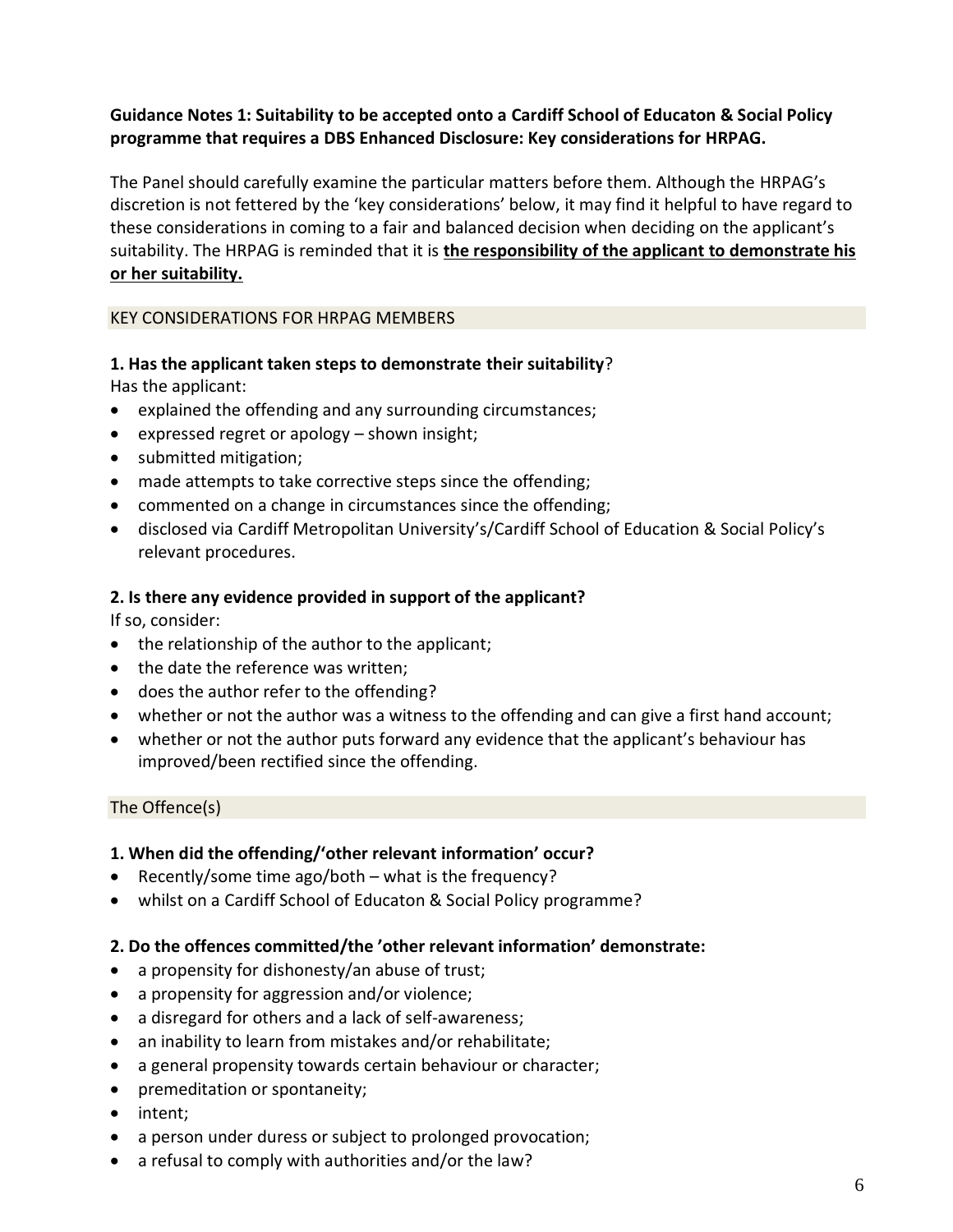- matters which may concern child protection and/or health;
- a pattern of offending is an offence a 'one off' or is it repeated is there a 'similarity' in the kinds of offences committed?

# **3. Has the applicant:**

- offended in the light of previous warnings;
- complied with any previous conditions imposed on them as a result of the offending;
- pursued opportunities to rehabilitate offered by the Courts;
- provided details regarding the offending which correspond with any details provided by other parties, for example, the Courts and the police?

## The Panel's judgement

## **1. How serious is the offending/'other relevant information' considered to be?**

(consider the nature of the offences and sentences imposed – guidance regarding the severity of the offence(s) will be sought from the CPS website - https://www.cps.gov.uk)

## **2. Is the applicant, based on the weight of the evidence available, likely to re-offend?**

## **3. Is there a potential risk to children or vulnerable adults?**

# Additional Guidance

The HRPAG should presume that a 'positive' DBS enhanced disclosure check raises a question about the applicant's character. In doing so, the HRPAG should remember that the applicant will have received an appropriate punishment from the Court. The Panel should be mindful of any sentencing remarks made by a Court.

# **The main issue is whether the applicant's character is demonstrably such that he or she is suitable to take up a place or continue their training.**

## **Character and conduct since the offending**

The HRPAG should not presume that the passage of time leads to a 'credit' in the applicant's favour, eventually cancelling out the 'debit' generated by the offence. For many purposes, society recognises that time does have an automatic 'cancelling' effect in rehabilitating the offender, **but not for this purpose**. (The Rehabilitation of Offenders Act 1974 does not apply.)

The passage of time, without further offending, may be relevant if it can be shown to indicate that the risk of re-offending is low or diminishing, particularly if there is evidence that that time has been used constructively.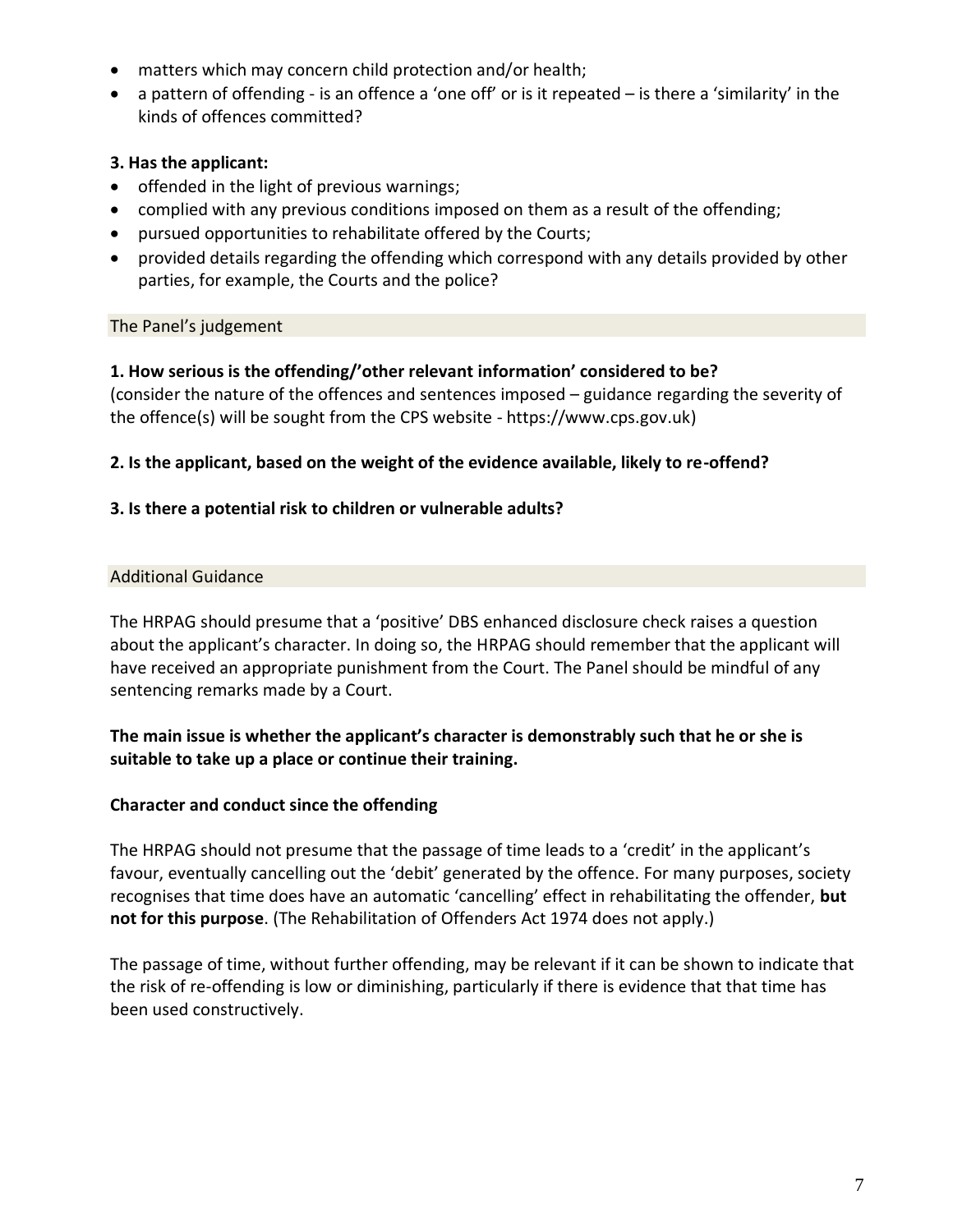#### **Guidance Notes 2: Procedure for 'Positive' Enhanced DBS Disclosures/DBS Additional Information and HRPAG**



Positive enhanced disclosures/DBS additional information is held within the School of Education & Social Policy for a period of 12 months and are then destroyed. For audit purposes information on positive enhanced disclosures is recorded within an Admissions database but is anonymised after one year.